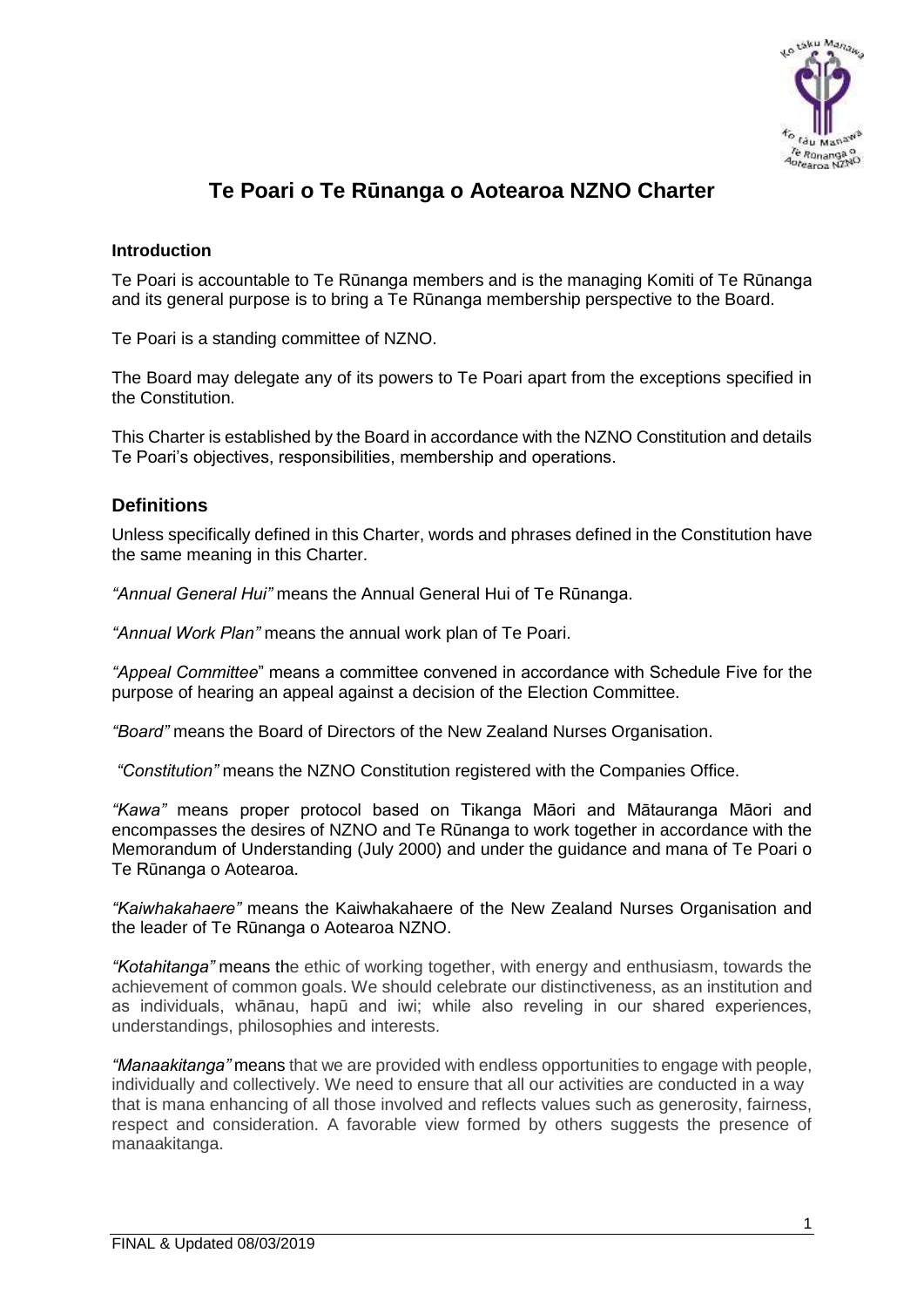*"Mātauranga Māori"* means Māori knowledge and the body of knowledge originating from Māori concepts including the Māori world view and perspectives, Māori creativity and cultural practices, including language and traditional and environmental knowledge.

*"Membership Committee"* means the Membership Committee provided for in clause 23 of the Constitution.

*"Memorandum of Understanding"* means the Te Rūnanga O Aotearoa Memorandum of Understanding and Structure July 2000.

*"Financial Year"* means the twelve months in any one year from 1 April to 31 March *"Rangitiratanga"* means or requires us to behave in a way that attracts favorable comment from others, to the extent that we might be considered to have attributes commonly associated with a rangatira. We must nurture and promote these characteristics. We must be confident and competent in the way that we do our work, exercising control and discipline to ensure the

*"Region"* means the Regions of NZNO as set out at Appendix Two of the Constitution.

*"Regional Conventions"* means the Regional Conventions provided for in clause 9 of Schedule 7 of the Constitution.

*"Regional Te* Rūnanga *Rōpu"* means the membership of Te Rūnanga for each of the Regions.

*"Te Poari"* means Te Poari o Te Rūnanga o Aotearoa NZNO provided for in clause 24 of the Constitution.

*"Te* Rūnanga*"* means Te Rūnanga o Aotearoa NZNO.

integrity of our pursuits.

*"Te* Rūnanga *Tauira"* means student member of Te Rūnanga.

*"Tikanga"* means customs and traditions, including correct procedure, habit, lore, practices and conventions, handed down through generations, based on experiences and learning, and reflecting a Māori world view.

*"Tumu Whakarae"* means the Tumu Whakarae of NZNO and vice chairperson of Te Rūnanga o Aotearoa NZNO.

*"Wairuatanga"* means and acknowledges the existence and importance of the spiritual dimension in our lives and in mātauranga. Wairuatanga recognises the interdependence between present, past and future generations in the discovery, reclamation, rejuvenation and expansion of the mātauranga continuum.

*"Whānaungatanga"* means and reminds us that our achievements are typically the result of collaborative effort. The full potential of our work is realised through working together as a whānau, which encourages us to celebrate our common interests, applaud our diversity and reinforce our connections with whānau, hapū and iwi.

## **Functions**

- 1. Te Poari shall support the decision-making functions of the Board.
- 2. Te Poari is the managing Komiti of Te Rūnanga and the lead voice of Te Rūnanga.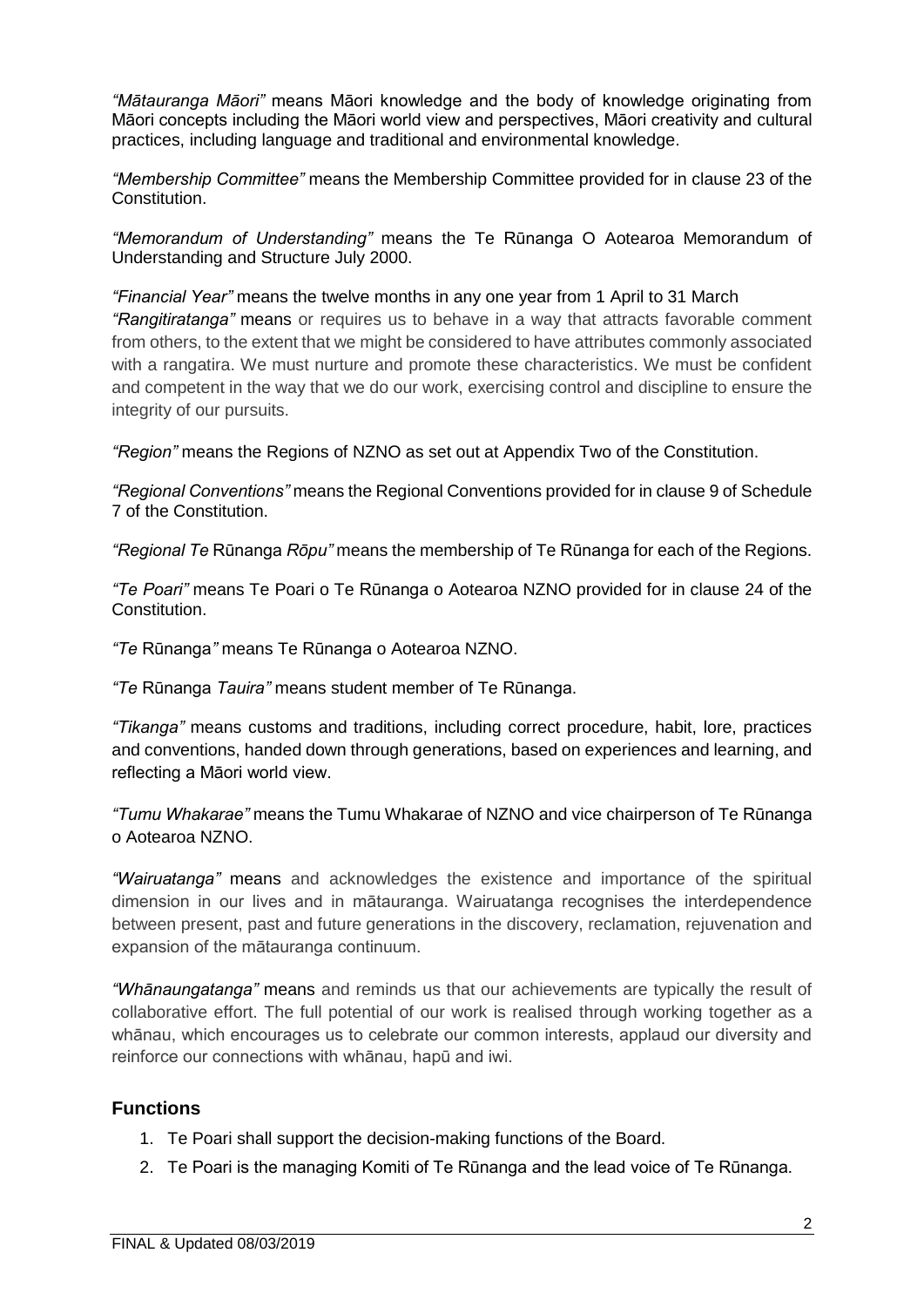- 3. Te Poari shall represent the interests and concerns of Tangata Whenua Māori members to the Board on behalf of Te Rūnanga and guide the Board in all issues pertaining to Māori and Kawa.
- 4. Te Poari shall support the Board by working in partnership to achieve NZNO strategic aims and shall assist the Board to give appropriate recognition to the Memorandum of Understanding between Te Rūnanga and the NZNO.
- 5. Te Poari shall, on behalf of Te Rūnanga;
	- a. Support the Board by working in partnership to achieve NZNO's strategic aims in giving effect to Te Tiriti o Waitangi and by working with the Board to give recognition to the Memorandum of Understanding of July 2000 between Te Rūnanga and NZNO.
	- b. Assist the Board to ensure NZNO's processes reflect Tikanga Māori;
	- c. Assist the Board to uphold Tikanga Māori within NZNO;
	- d. Undertake the election process for Kaiwhakahaere, and Tumu Whakarae in accordance with Tikanga process, and other Te Rūnanga representative appointments as appropriate;
	- e. Articulate Te Rūnanga regional issues to the Board;
	- f. Assist the Board where appropriate to ensure it is responsive to the needs of Māori member issues;
	- g. Support the education and professional development in Tikanga Māori practice within the organisation; and
	- h. Use its best endeavours to ensure the relationship between NZNO and Te Rūnanga is founded and is carried on in accordance with Kawa.

*This shall include reviewing draft policy and advising the Board as to its reflection of Tikanga Māori.*

- 6. Te Poari shall receive and consider the minutes of Board meetings and provide feedback as it considers appropriate to fulfill its remit as set out in this charter.
- 7. Te Poari shall form a sub-committee in partnership with the Membership Committee (three members from each) to allocate the Florence Nightingale scholarships.
- 8. Te Poari shall contribute ideas to the Board for further training and development of membership skills in governance and leadership, and for Regional Conventions and annual general conferences.
- 9. Te Poari shall direct the planning and convening of the Annual General Hui.
- 10. Te Poari shall determine the representation of Te Rūnanga at the Annual General Meeting of NZNO.
- 11. Te Poari shall work with the Board on specific projects or activities as agreed between them.
- 12. Te Poari shall work in partnership with the Membership Committee to achieve NZNO aims in giving effect to Te Tiriti o Waitangi.
- 13. Te Poari shall contribute to annual evaluations of the performance of the Kaiwhakahaere and the Tumu Whakarae.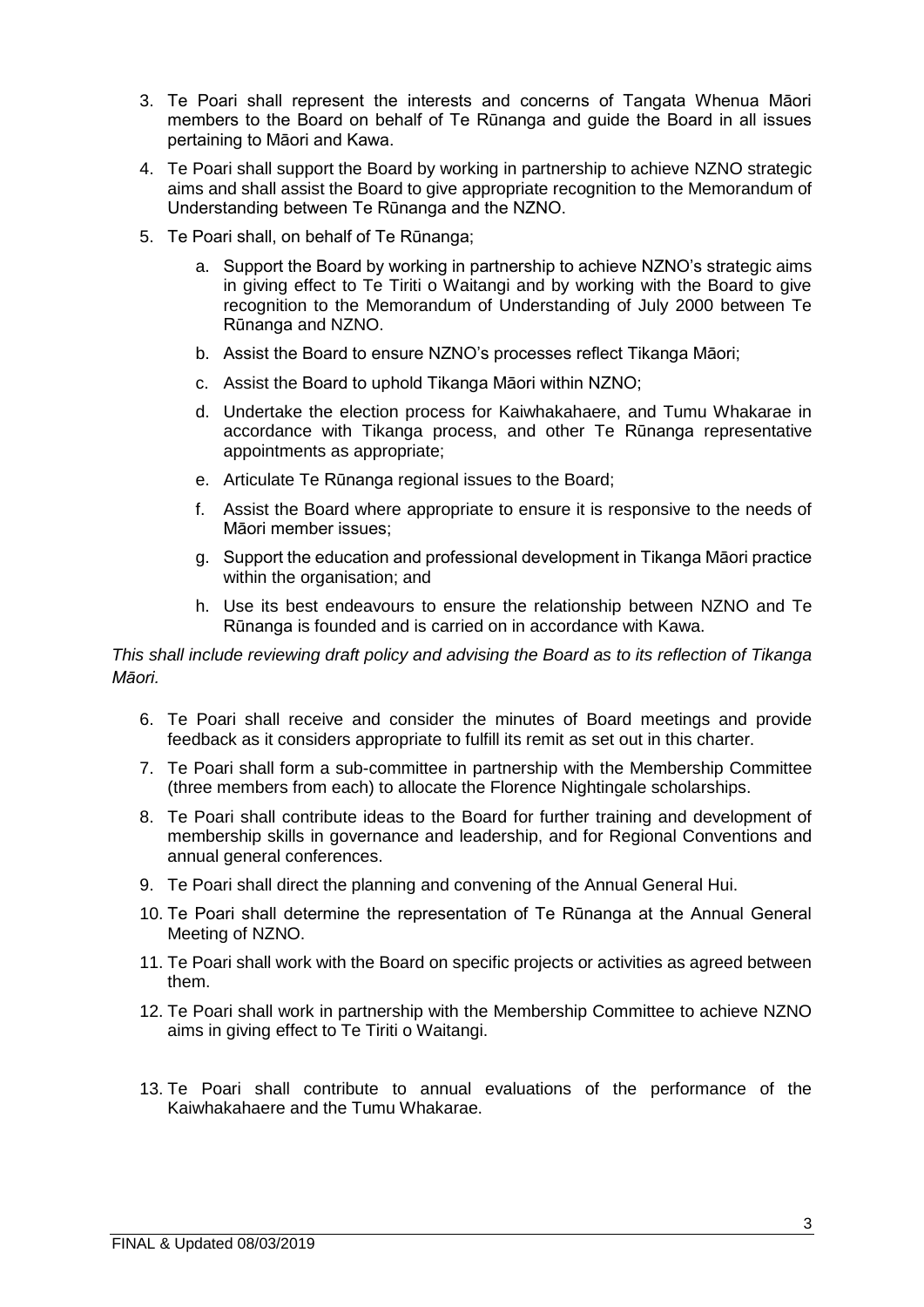# **Responsibilities**

- 1. The Kaiwhakahaere is responsible to the Board for the effective performance of Te Poari including achievement of its Annual Work Plan and budget.
- 2. Each Member is responsible to their constituent member group.
- 3. Te Poari is accountable to Te Rūnanga members.
- 4. Te Poari shall take any action, in its opinion is necessary to promote the national interests of Te Rūnanga members and foster whānaungatanga, rangitiratanga, manaakitanga, kotahitanga and wairuatanga.

## **Membership**

- 1. Te Poari shall consist of up to 17 Members appointed at the Te Rūnanga Annual General Hui, being:
	- a. The Kaiwhakahaere and Tumu Whakarae for the term of their office (2).
	- b. Kaumātua as directed by the Chairperson or Members of Te Poari with the approval of the Chairperson and in accordance with Te Kahui Kaumātua/Kuia Rōpū Terms of Reference.
	- c. One representative elected in each Region by the Regional Te Rūnanga Rōpu and presented at the Annual General Hui for acceptance. (11)
	- d. Two representatives elected by Te Rūnanga Tauira and presented to the Annual General Hui for acceptance. (2)
- 2. The term of office of the Regional Te Rūnanga Rōpū and Tauira representatives shall be two years, with unrestricted right of re-election.
- 3. The Kaiwhakahaere and the Tumu Whakarae shall be Chairperson and Vice Chairperson respectively of Te Poari.
- 4. A Member shall cease to be a Member if that person:
	- e. states in writing that she, or he wishes to resign from Te Poari; or
	- f. is removed from office in accordance with schedule six of the Constitution; or
	- g. dies; or
	- h. is absent without leave from three consecutive meetings of Te Poari without good reason or without the permission of the Chairperson; or
	- i. has come to the end of their term without being re-appointed.
- 5. The quorum for a meeting of Te Poari shall be six, one of whom shall be the Kaiwhakahaere or, in her or his absence, the Tumu Whakarae.
- 6. Te Poari may have in attendance at their hui other NZNO members or staff as requested of the Chief Executive Officer by Te Poari for the purpose of accessing expert advice to assist the achievement of the Te Poari's functions and in accordance

with Tikanga. Any NZNO members or staff in attendance at Te Poari hui shall not be entitled to vote and shall not be counted for the purposes of forming a quorum.

## **Operations**

- 1. Te Poari shall operate in accordance with Tikanga Māori and Mātauranga Māori.
- 2. Hui shall be held no less than four times each year and shall be conducted by virtual means or kanohi ki te kanohi as recommended by Te Poari and agreed by the Board in approving Te Poari's Annual Work Plan.